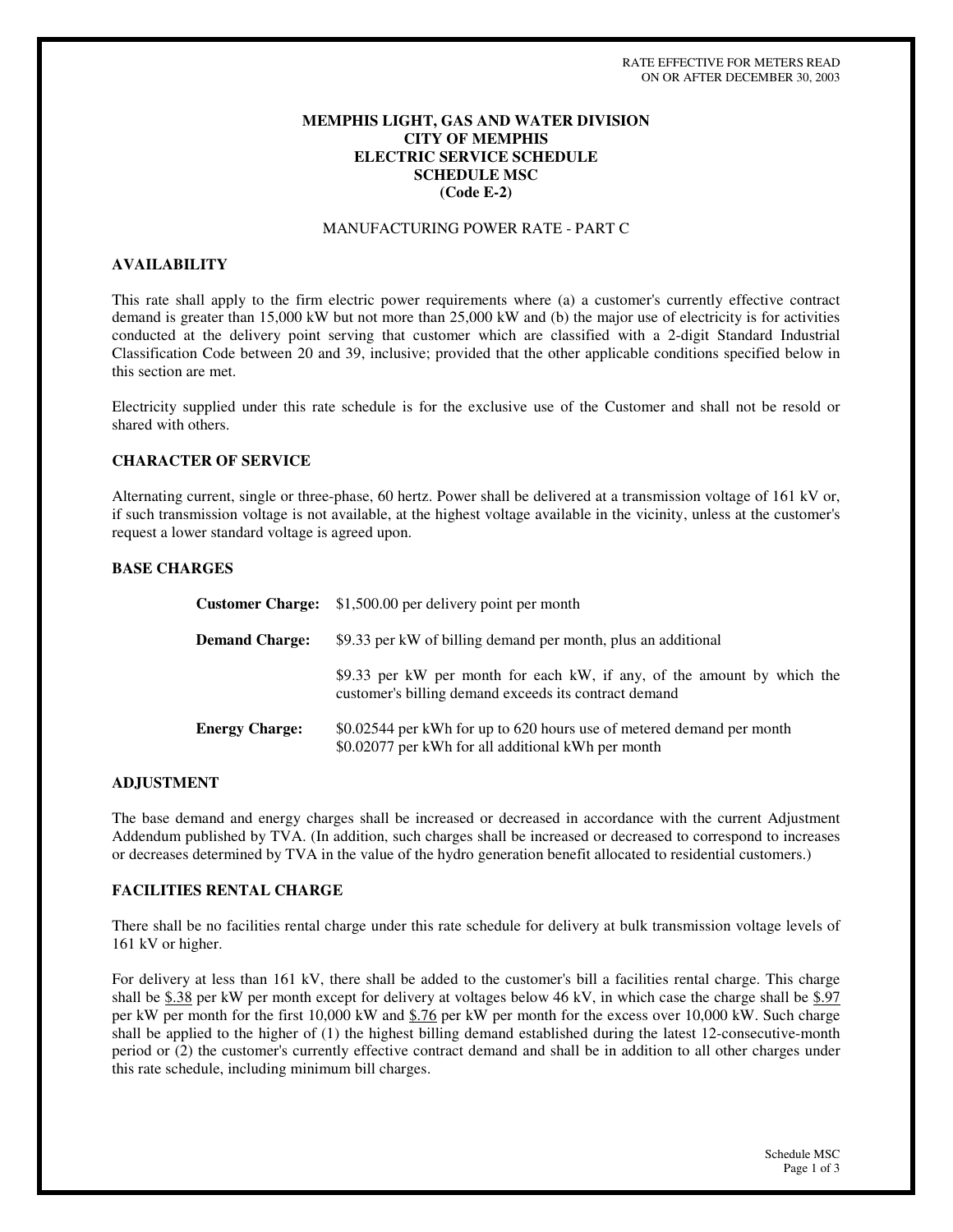# **REACTIVE DEMAND CHARGES**

If the reactive demand (in KVAR) is lagging during the 30-consecutive-minute period beginning or ending on a clock hour of the month in which the customer's highest metered demand occurs, there shall be added to the customer's bill a reactive charge of \$1.45 per KVAR of the amount, if any, by which the reactive demand exceeds 33 percent of such metered demand. If the reactive demand (in KVAR) is leading during the 30-consecutive-minute period beginning or ending on a clock hour of the month in which the customer's lowest metered demand (excluding any metered demands which are less than 25 percent of the highest metered demand) occurs, there shall be added to the customer's bill a reactive charge of  $$1.14$  per KVAR of the amount of reactive demand. Such charges shall be in addition to all other charges under this rate schedule, including minimum bill charges.

#### **DETERMINATION OF DEMAND**

Division shall meter the demands in kW of all customers served under this rate schedule. The metered demand for any month shall be the highest average during any 30-consecutive-minute period beginning or ending on a clock hour of the month of the load metered in kW, and such amount shall be used as the billing demand, except that the billing demand for any month shall in no case be less than the sum of (1) 30 percent of the first 5,000 kW and (2) 40 percent of the next 20,000 kW and (3) 50 percent of any kW in excess of 25,000 kW of the higher of the currently effective contract demand or the highest billing demand established during the preceding 12 months.

# **MINIMUM MONTHLY BILL**

The monthly bill under this rate schedule, excluding any facilities rental charges and any reactive charges, shall not be less than the sum of (1) the base customer charge, (2) the base demand charge, as adjusted (but excluding the additional portion thereof applicable to excess of billing demand over contract demand) applied to the customer's billing demand, and (3) the base energy charge, as adjusted, applied to the customer's energy takings.

Division may require minimum bills higher than those stated above.

#### **CONTRACT REQUIREMENT**

Division shall require contracts for all service provided under this rate schedule. The contract shall be for an initial term of at least 5 years and any renewals or extensions of the initial contract shall be for a term of at least 1 year. The contract shall have provision for termination after the initial term upon at least one year's written notice. After 10 years of service, any such contract for the renewal or extension of service may provide for termination upon not less than 9 months' written notice. The customer shall contract for its maximum requirements, which shall not exceed the amount of power capable of being used by customer, and Division shall not be obligated to supply power in greater amount at any time than the customer's currently effective contract demand. If the customer uses any power other than that supplied by Division under this rate schedule, the contract may include other special provisions. The rate schedule in any power contract shall be subject to adjustment, modification, change, or replacement from time to time as provided under the power contract between Division and TVA.

### **PAYMENT**

Above rates and charges are net. In the event that any bill is not paid on or before the delinquent date shown on bill, there shall be added to the bill an amount equal to 5 percent on the first \$250.00 of the bill plus one percent on any portion of the bill exceeding \$250.00; to any amount remaining unpaid 30 days after the delinquent date of the bill, there shall be added a penalty of one percent, and an additional one percent shall be added at the end of each successive 30-day period until the amount is paid in full.

#### **SINGLE-POINT DELIVERY**

The charges under this rate schedule are based upon the supply of service through a single delivery and metering point, and at a single voltage. If service is supplied to the same customer through more than one point of delivery or at different voltages, the supply of service at each delivery and metering point and at each different voltage shall be separately metered and billed.